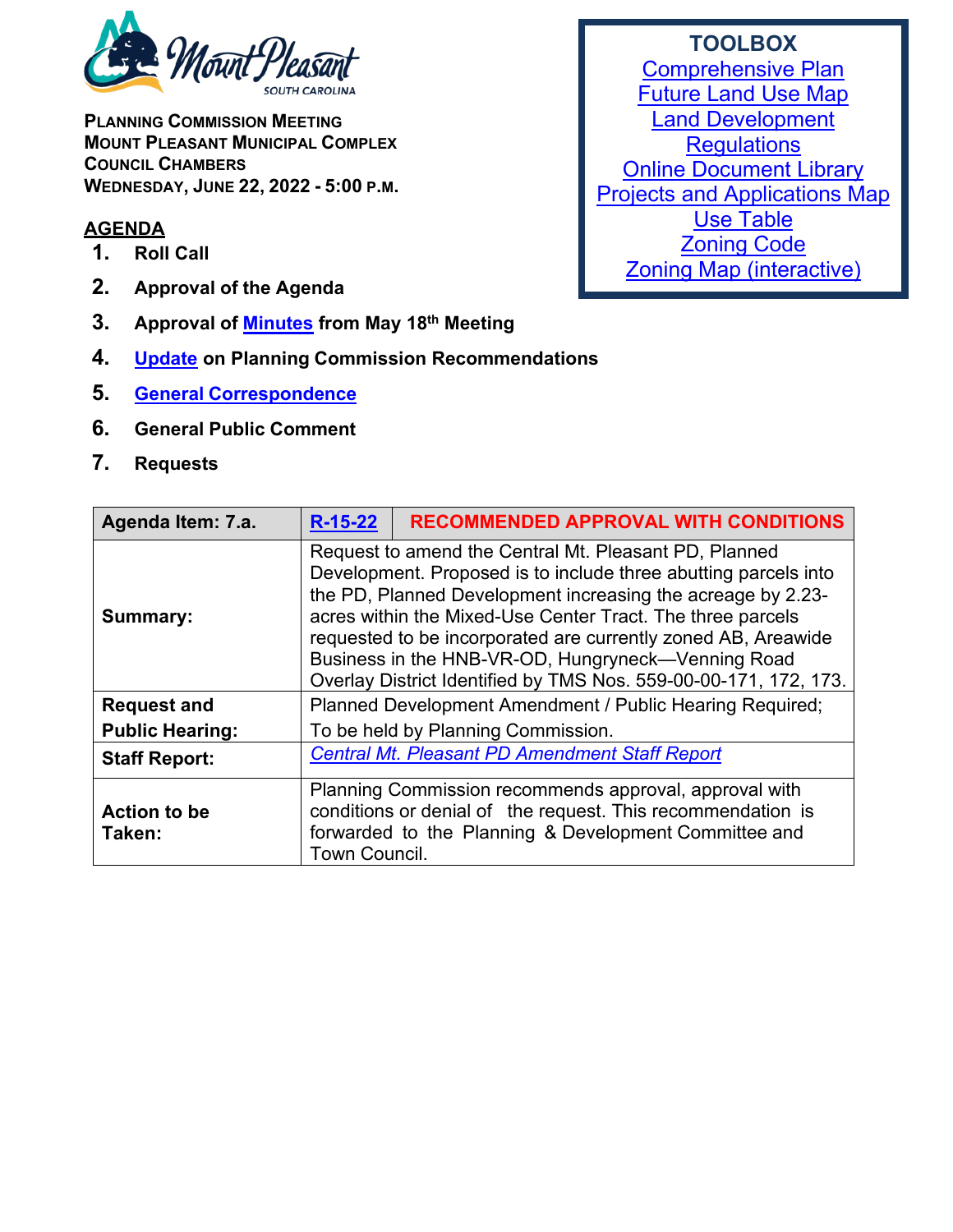*Planning Commission Agenda June 22, 2022 Page 2 of 4*

| Agenda Item: 7.b.                        | R-16-22         | <b>WITHDRAWN BY APPLICANT</b>                                                                                                                                                                                                                                                                                                                                            |
|------------------------------------------|-----------------|--------------------------------------------------------------------------------------------------------------------------------------------------------------------------------------------------------------------------------------------------------------------------------------------------------------------------------------------------------------------------|
|                                          |                 | <b>CORRESPONDENCE</b>                                                                                                                                                                                                                                                                                                                                                    |
| Summary:                                 |                 | Request to establish a PD, Planned Development on the properties<br>located at 1503 and 1513 Mathis Ferry Rd. Proposed is to<br>aggregate three parcels totaling 9.53- acres, identified by TMS No.<br>559-00-00-073, currently zoned R-1, Low-Density Residential<br>District and TMS Nos. 559-00-00-072, 74, both currently zoned OP,<br>Office Professional District. |
| <b>Request and</b>                       |                 | Planned Development Request / Public Hearing Required; To be                                                                                                                                                                                                                                                                                                             |
| <b>Public Hearing:</b>                   |                 | held by Planning Commission.                                                                                                                                                                                                                                                                                                                                             |
| <b>Staff Report:</b>                     | $A\mathcal{U}A$ |                                                                                                                                                                                                                                                                                                                                                                          |
| <u>Action to be</u><br><del>Taken:</del> | Council.        | Planning Commission recommends approval, approval with<br>conditions or denial of the request. This recommendation is<br>forwarded to the Planning & Development Committee and Town                                                                                                                                                                                      |

| Agenda Item: 7.c.             | <b>Highway 17 North Retail Village IA/CP</b><br><b>RECOMMENDED APPROVAL WITH</b>                                                                                                                                                                                                                                                                                                                                                                                                        | <b>Correspondence</b> |
|-------------------------------|-----------------------------------------------------------------------------------------------------------------------------------------------------------------------------------------------------------------------------------------------------------------------------------------------------------------------------------------------------------------------------------------------------------------------------------------------------------------------------------------|-----------------------|
|                               | <b>CONDITIONS</b>                                                                                                                                                                                                                                                                                                                                                                                                                                                                       |                       |
| Summary:                      | Request to approve an Impact Assessment and Conceptual Plan for<br>the properties located 3236 North Highway 17. Proposed Mixed-Use<br>Development consists of approximately 14.6 acres comprised of<br>eight parcels located on Highway 17 North (across from Lowes at<br>Oakland) and identified by TMS Nos. 598-00-00-008, 598-00-00-010<br>through -012, 598-00-00-018, 598-00-00-020, 598-00-00-025 and<br>598-00-00-059. All parcels are zoned AB, Areawide Business<br>District. |                       |
| <b>Request and</b>            | Impact Assessment & Conceptual Plan / Public Hearing not                                                                                                                                                                                                                                                                                                                                                                                                                                |                       |
| <b>Public Hearing:</b>        | required                                                                                                                                                                                                                                                                                                                                                                                                                                                                                |                       |
| <b>Staff Report:</b>          | <b>Highway 17 North Retail Village IA/CP Staff Report</b>                                                                                                                                                                                                                                                                                                                                                                                                                               |                       |
| <b>Action to be</b><br>Taken: | Planning Commission recommends approval, approval with<br>conditions, or denial of the request. This recommendation is<br>forwarded to the Planning & Development Committee and Town<br>Council.                                                                                                                                                                                                                                                                                        |                       |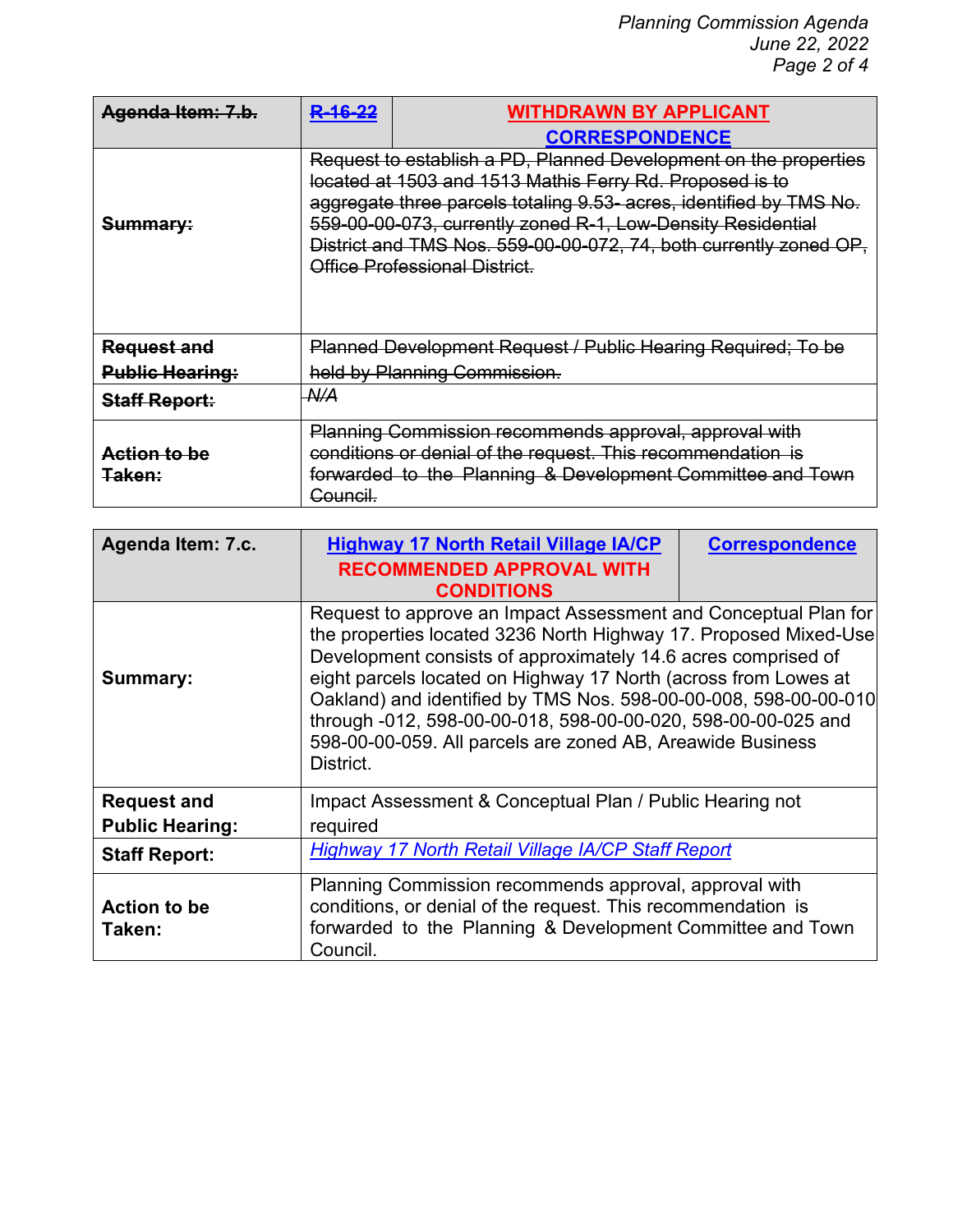| Agenda Item: 7.d.                            | <b>SP-07-22</b> | <b>DENIED</b>                                                                                                                                                                                                                                                            |
|----------------------------------------------|-----------------|--------------------------------------------------------------------------------------------------------------------------------------------------------------------------------------------------------------------------------------------------------------------------|
| Summary:                                     |                 | Proposal for Sketch Plan approval for a subdivision to create six lots<br>on property zoned R-1, Low Density Residential District. Property is<br>located at 1374 Rifle Range Rd. consisting of approximately 1.90 -<br>acres and is identified by TMS No. 560-05-00-17. |
| <b>Request and</b><br><b>Public Hearing:</b> |                 | Sketch Plan / Public Hearing not Required                                                                                                                                                                                                                                |
| <b>Staff Report:</b>                         |                 | <b>Staff Report- 1374 Rifle Range Sketch Plan</b>                                                                                                                                                                                                                        |
| <b>Action to be</b><br>Taken:                | the request.    | Planning Commission approves, approves with conditions, or denies                                                                                                                                                                                                        |

| Agenda Item: 7.e.                            | <b>SP-08-22</b>                                                                                                                                                                                                                                                                                                                                                | <b>APPROVED WITH CONDITIONS</b>                                   |
|----------------------------------------------|----------------------------------------------------------------------------------------------------------------------------------------------------------------------------------------------------------------------------------------------------------------------------------------------------------------------------------------------------------------|-------------------------------------------------------------------|
| Summary:                                     | Proposal for Sketch plan approval for a subdivision of 1170 Rifle<br>Range Rd. creating one new lot. The 1.43-acre parcel identified by<br>TMS No. 560-05-00-024 is requesting a Land Development Waiver<br>from Chapter $155.047(C)(1)(b)(4)(d)$ Subdivision through an access<br>easement, situating two R-1, Low Density Residential lots on this<br>tract. |                                                                   |
| <b>Request and</b><br><b>Public Hearing:</b> |                                                                                                                                                                                                                                                                                                                                                                | Sketch Plan / Public Hearing not Required                         |
| <b>Staff Report:</b>                         |                                                                                                                                                                                                                                                                                                                                                                | Staff Report-1170 Rifle Range Rd. Sketch Plan                     |
| <b>Action to be</b><br>Taken:                | the request.                                                                                                                                                                                                                                                                                                                                                   | Planning Commission approves, approves with conditions, or denies |

| Agenda Item: 7.f.             | <b>Text Amendment-STR Ordinance</b>                                                                                                                                                                                                                                                                                                                                                                                                                                                                                    | <b>Correspondence</b> |
|-------------------------------|------------------------------------------------------------------------------------------------------------------------------------------------------------------------------------------------------------------------------------------------------------------------------------------------------------------------------------------------------------------------------------------------------------------------------------------------------------------------------------------------------------------------|-----------------------|
|                               | <b>DISCUSSION TO BE FORWARDED TO</b><br><b>COMMITTEE</b>                                                                                                                                                                                                                                                                                                                                                                                                                                                               |                       |
| Summary:                      | Proposal to amend Sections 156.340 - 156.345 of Chapter 156,<br>Zoning Code, of the Mount Pleasant Code of Ordinances, pertaining<br>to Short Term Rentals. Proposed is to amend the entire ordinance to<br>clean up outdated language, and to the clarify language related to<br>the cap and how it is administered based on those already operating<br>a STR. On June 6th Planning Committee reviewed the extents of<br>this proposal and motioned that it be remanded back to the Planning<br>Commission for input. |                       |
| <b>Request and</b>            | Text Amendment / Public Meeting; Public Hearing held May 18th                                                                                                                                                                                                                                                                                                                                                                                                                                                          |                       |
| <b>Public Hearing:</b>        |                                                                                                                                                                                                                                                                                                                                                                                                                                                                                                                        |                       |
| <b>Staff Report:</b>          | <b>Staff Presentation</b><br><b>STR Draft Text- May 2022</b>                                                                                                                                                                                                                                                                                                                                                                                                                                                           |                       |
| <b>Action to be</b><br>Taken: | <b>Public Meeting; Discussion</b>                                                                                                                                                                                                                                                                                                                                                                                                                                                                                      |                       |